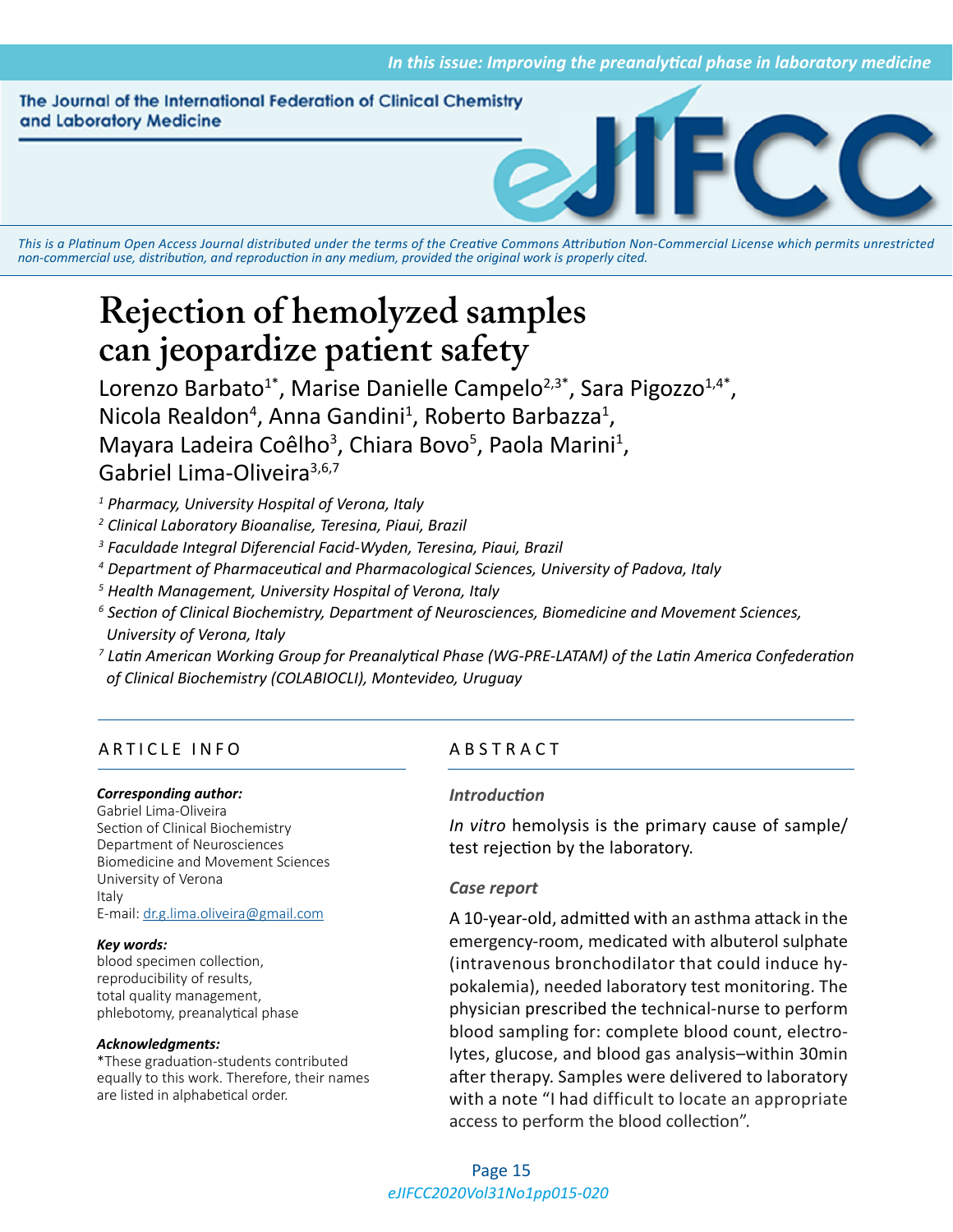# *Laboratory results*

Glucose: 4.77 mmol/L. Complete blood count revealed discreet eosinophilia 0.13x10<sup>9</sup>/L, and thrombocytopenia 18x10<sup>9</sup> /L. However, platelet clumps were observed in peripheral blood smear. Blood gas analysis was unreported, laboratory informed that sample had micro clots.

Electrolytes: laboratory did not report the results; *sample hemolyzed*. 0.9 g/L of free hemoglobin is the cut-off defined by the laboratory; the sample presented 2.3 g/L of free hemoglobin. 3.9 mmol/L of potassium was the unreported result vs 2.1 mmol/L in the new sample.

Briefly, the laboratory technician was trained to hide potassium results on hemolyzed sample due to the potential overestimation. Even if the hemolyzed sample presented a potassium value close to the lower reference range value (3.5-5.1 mmol/L), reporting the potassium result could allow the physician starting proper therapy to revert the hypokalemia by albuterol sulfate.

## *Conclusion*

The laboratory should be aware of the clinical patient conditions and of the related physician needs, before hiding results. Therefore, both the laboratory and the clinic personnel should communicate in order to guarantee the patient safety.

## \*\*\*\*\*

# **INTRODUCTION**

Briefly hemolysis is due to leakage of the red blood cells membrane with the release of the erythrocyte-cytoplasm in the fluid (plasma or serum) [1]. We can classify hemolysis in two major categories:

*i) in vitro* because of improperly blood sample collection procedure [2, 3], venous stasis [4-6], unnecessary or

excessive sample mix [7, 8], improper temperature maintenance [9], etc.; and

*ii) in vivo* due to iatrogenic conditions, acquired, or hereditary; unrelated with any laboratory technique.

Hemolysis is the most frequent pre-analytical source of variability, and *in vitro* hemolysis is the primary cause of sample/test rejection by laboratory professional [10]. However, Cadamuro et al., properly evidenced that laboratory professionals need deeply understand the pre-analytical interference (i.e., hemolysis) then to establish own laboratory criteria about when and how to report laboratory results in hemolysed samples [11]. The aim of this pre-analytical case report is to show that hemolysis due to inadequate phlebotomy procedure masked hypokalemia by albuterol sulfate (salbutamol).

# **CASE REPORT**

A 10-year-old boy, admitted with asthma attack in the emergency room from a Brazilian general hospital, and properly medicated with intravenous infusion of salbuterol sulfate–4 µg/ Kg/min–needed laboratory test monitoring [12, 13]. Briefly, albuterol sulfate (salbutamol - a sympathomimetic amine), is a beta-adrenergic agonist that selectively acts on the beta (2)-adrenergic receptors of intracellular adenyl cyclase, the catalyst for the conversion of adenosine triphosphate (ATP) to cyclic-3', 5'-adenosine monophosphate (cyclic AMP) [14]. This action increases cyclic AMP levels resulting in bronchial smooth muscle relaxation (bronchial dilatation), and inhibition of release of immediate hypersensitivity mediators from mast cells [15].

The physician prescribed the technical nurse to perform blood sampling for laboratory testing– complete blood count, electrolytes (sodium, potassium, chloride, calcium, and magnesium),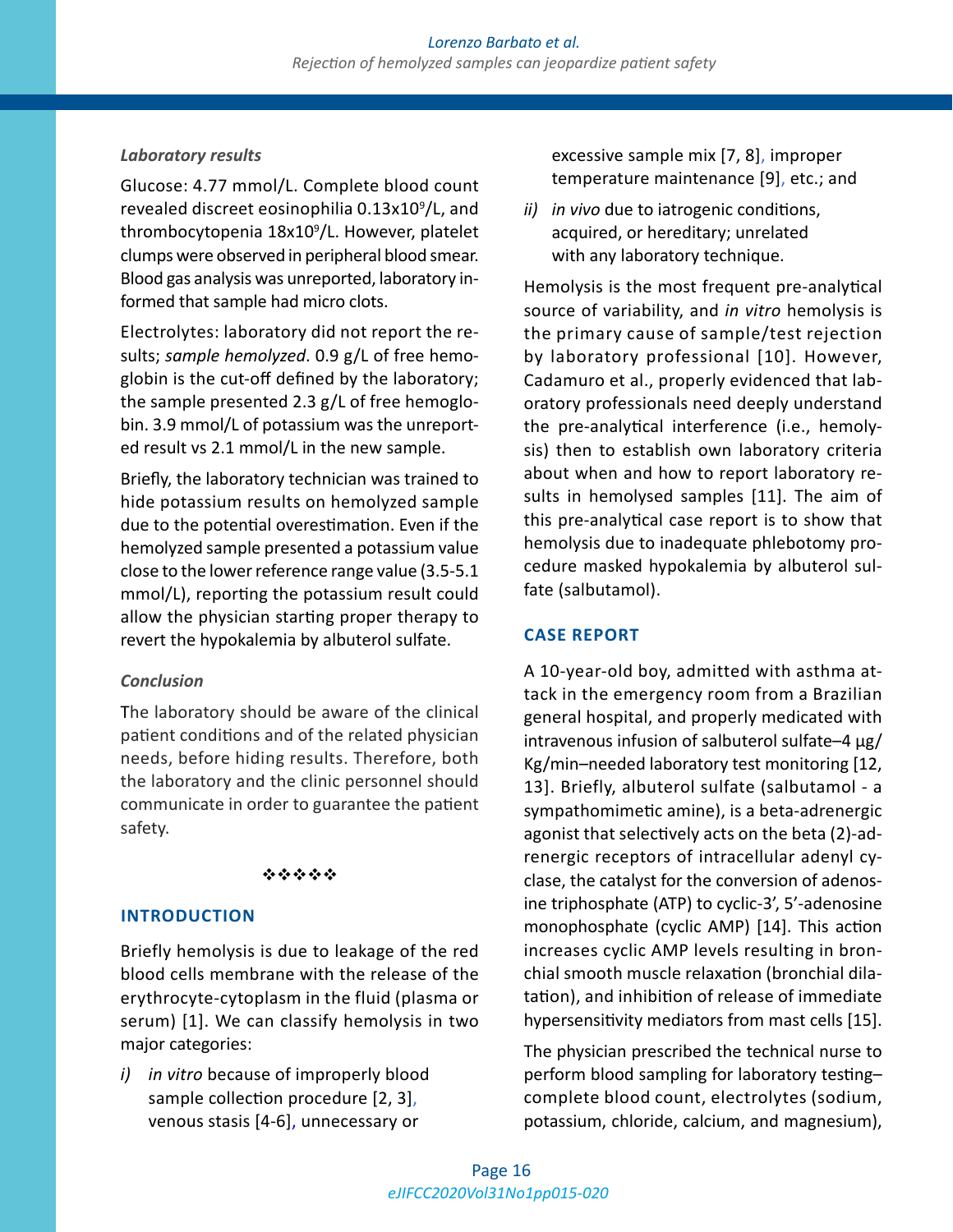glucose, and blood gas analysis–within half an hour after albuterol sulfate infusion.

Samples were delivered to STAT laboratory by pneumatic tube system with a note in the testorder "I had difficulty to locate an appropriate venous access to perform the blood collection".

potassium, chloride, calcium, and magnesium – were performed on cobas 8000 c501 (Roche Diagnostics GmbH, Penzberg, Germany); whereas blood gas analysis was performed on GEM Premier 3000® (Instrumentation Laboratory a Werfen Company, Bedford, USA).

#### **RESULTS**

Complete blood count was performed on Sysmex XN-1000 (Sysmex Corporation, Kobe, Japan); clinical biochemistry testing – glucose, sodium,

**LABORATORY TESTING**

The laboratory present complete blood count and glucose results; whereas unreported results of electrolytes, and blood gas analysis (Table 1).

| Table 1<br>Laboratory testing results* |                                   |                        |              |
|----------------------------------------|-----------------------------------|------------------------|--------------|
| <b>Instruments</b>                     | <b>Tests</b>                      | <b>Results</b>         | <b>Units</b> |
| Sysmex XN-1000 Sysmex                  | Red blood cells                   | 4.86                   | $10^{12}/L$  |
|                                        | Haemoglobin                       | 141                    | g/L          |
|                                        | Hematocrit                        | 40.5                   | %            |
|                                        | Mean corpuscular volume           | 83.3                   | fL           |
|                                        | Red blood cell distribution width | 12.6                   | %            |
|                                        | White blood cells                 | 6.12                   | $10^9$ /L    |
|                                        | Neutrophils                       | 3.24                   | $10^9$ /L    |
|                                        | Lymphocytes                       | 2.32                   | $10^9$ /L    |
|                                        | Monocytes                         | 0.43                   | $10^9$ /L    |
|                                        | Eosinophils                       | 0.13                   | $10^9/L$     |
|                                        | Platelets *1                      | 18                     | $10^9/L$     |
| Cobas 8000 c501 Roche                  | Glucose                           | 4.77                   | mmol/L       |
|                                        | Sodium                            | new sample required *2 |              |
|                                        | Potassium                         |                        |              |
|                                        | Chloride                          |                        |              |
|                                        | Calcium                           |                        |              |
|                                        | Magnesium                         |                        |              |
| GEM Premier 3000 Werfen                | Blood gas analysis                | new sample required *3 |              |

*\*Laboratory notes:*

 *1. platelet clumps were observed in peripheral blood smear from the blood sample collected in ethylenediaminetetraacetic acid (K<sup>2</sup> EDTA) tube.*

 *2. sample hemolyzed +++* 

 *3. sample had micro clots being a possible analytical problem for the blood gas analyser.*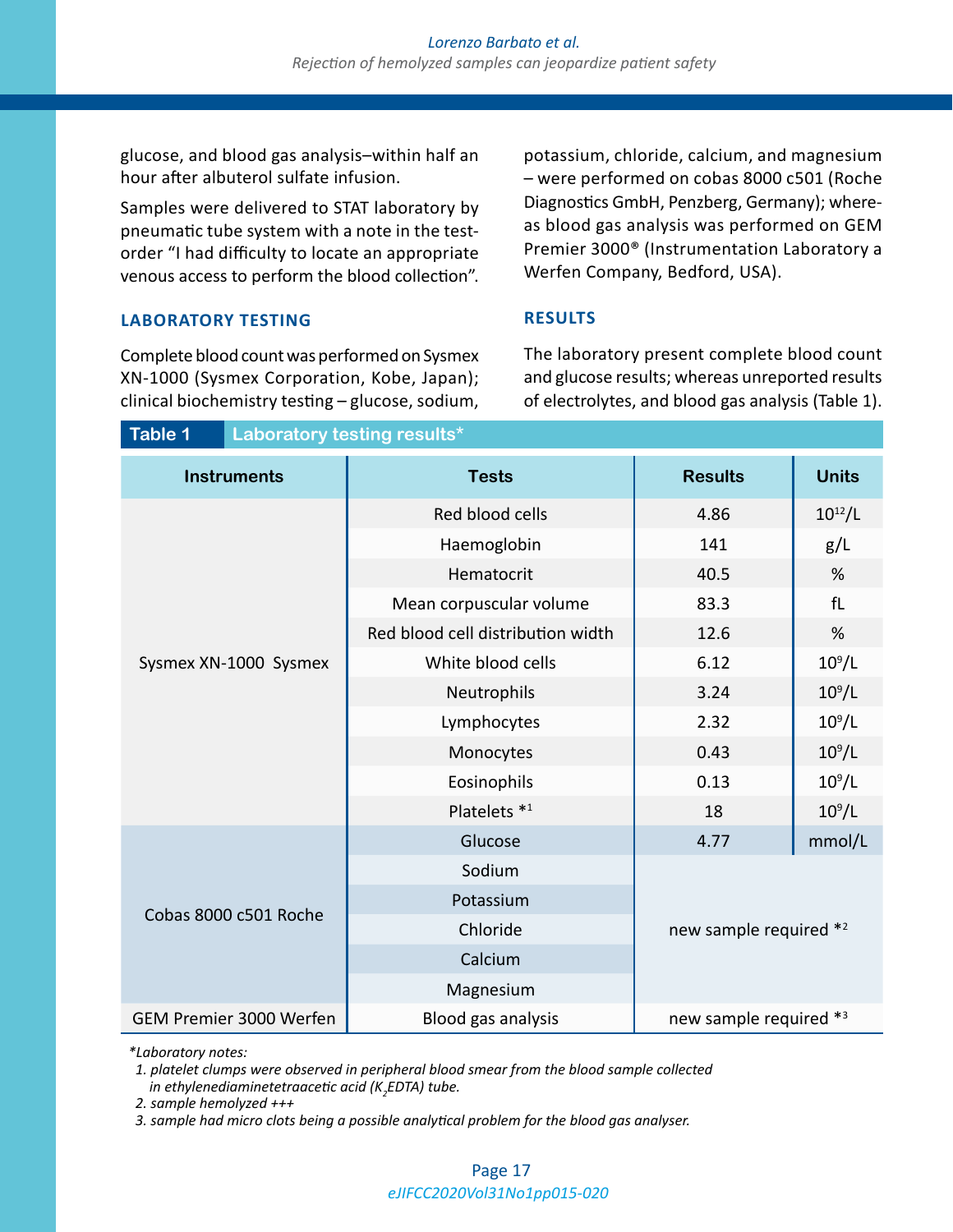#### **DISCUSSION**

The worried physician called the laboratory about the patient showing signs and symptoms compatible with hypokalemia: therefore, the potassium laboratory result was absolutely needed. In reply, the laboratory technician verbally (by phone) informed that result reporting was not allowed, because the sample was hemolyzed.

Hypokalemia should be expected immediately after salbutamol intravenous infusion for severe asthma treatment, with potassium values mainly between 2.7 mmol/L and 3.4 mmol/L, which generally return to normality within half an hour [16]; whereas, inhalation of salbutamol in children can cause hypokalemia–30 min after inhalation–with potassium levels between 2.5 mmol/L and 4.2 mmol/L [17, 18]. This hypokalemic effect of catecholamines is mediated by the  $\mathsf{B}_\mathsf{2}$ -receptor linked to the Na/K ATPase in skeletal muscle [19, 20]. Therefore, the inpatient treatment with salbutamol requires blood gas analysis and potassium monitoring. Measuring potassium in pediatric patients is essential, since these patients frequently have diarrhea, vomiting or are following therapy with diuretics and digitalis too [21].

Cadamuro et al., had shown an impressive heterogeneity from European laboratories on management of hemolyzed samples [22]. Briefly, some laboratories used a color scale for visual hemolysis detection (434/1160); whereas others used hemolysis cut-offs declared by the *in vitro* diagnostic device-manufacturers' (624/1160). However, only 246/1160 verified these cut-offs. The general cut-off that defined a sample as hemolytic, lacks harmonization; i.e., same laboratories have rigorous cut-off of 0.1 g/L of free hemoglobin, whereas others have permissive cut-off of 1 g/L of free hemoglobin [22].

#### *Why did the laboratory not report the results?*

0.9 g/L of free hemoglobin is the cut-off defined and verified by the accredited laboratories by International Organization for Standardization 15189 standard [23] for rejecting samples; the present sample had 2.3 g/L of free hemoglobin. 3.9 mmol/L of potassium was the unreported result on the hemolyzed sample. A newly collected non-hemolyzed sample had shown a potassium of 2.1mmol/L; with a turnaround time of 1h45min for reporting the proper result, having the whole course considered; whereas the mean turnaround for potassium report (from collection to verification) should be less than 36 min [24]. The reason: the laboratory technician was trained to hide potassium results on hemolyzed sample due to the potential overestimation (release of potassium from red blood cells). Though, the hemolyzed serum sample presented potassium near the lower reference range value (3.5-5.1 mmol/L), reporting the first potassium result could allow the physician starting the proper pharmacological therapy to revert immediately the hypokalemia by salbutamol. Reports support the importance to communicate potassium results with a comment on hemolyzed samples instead of suppressing it [25, 26].

The blood gas analysis revealed normal results with an abnormal flag on potassium results. The arterial blood sample had shown micro clots. Therefore, the laboratory technician supposed that the wrong result derived from the clot presence. D'Orazio accurately reported the impact of clots on blood gas analyses including potassium [27]. The laboratory technician performed the proper maintenance on the blood gas analyzer to eliminate the potential micro clot from the analyzer system; then verified the analyzer performance using a third-party control materials-independent from calibrator materials, as recommended [28]. Thus, laboratory technician required new arterial sample. The laboratory instruments can provide the concentration of potassium in a few seconds, since several blood gas analyzers are incorporating the electrode [29]. However, clinicians should be aware about the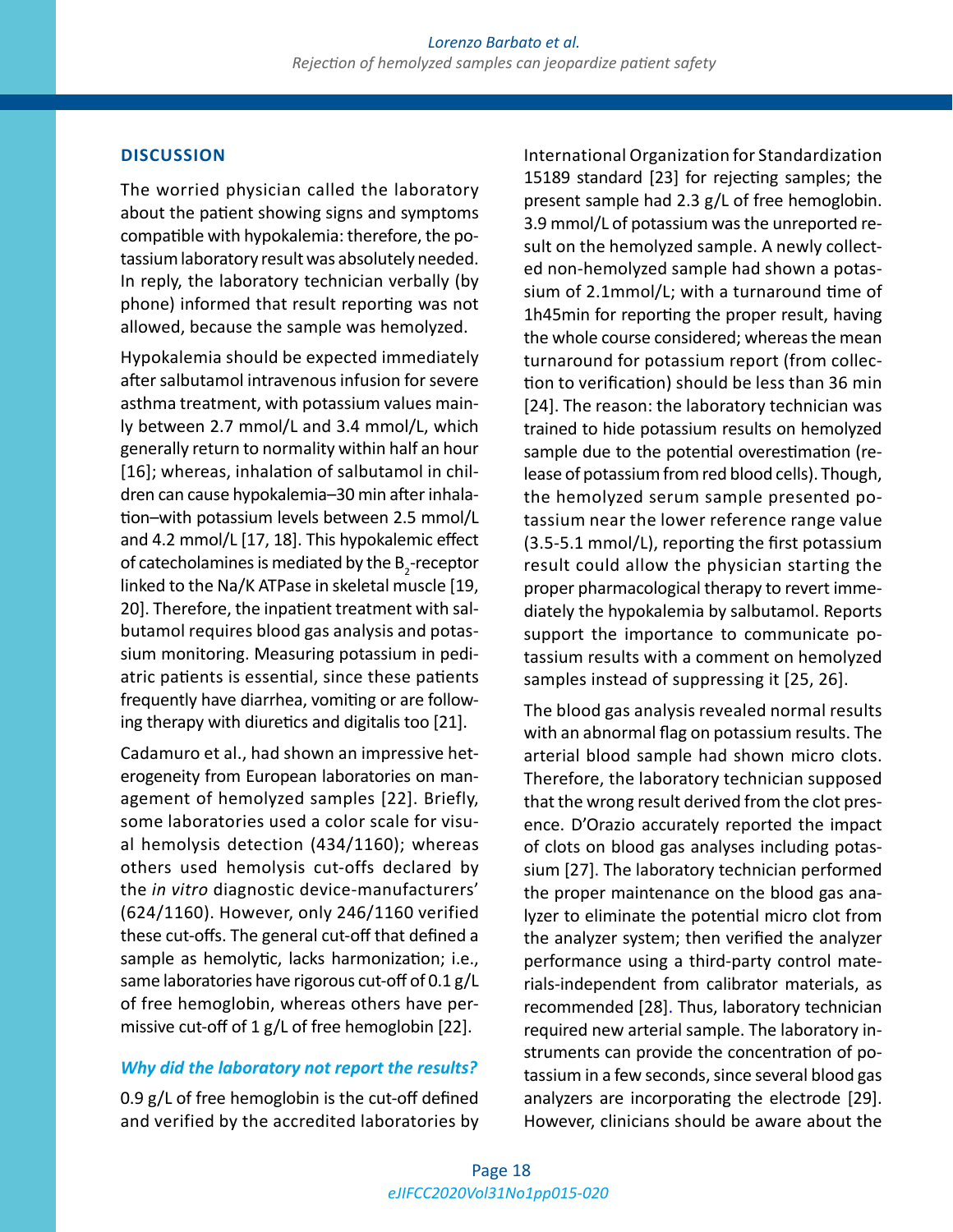specific reference range for potassium determination on a different sample matrix (relatively lower K<sup>+</sup> on plasma sample than serum sample) [30]. Hence, divergent potassium results could be reported for the same patient's samples, respectively collected as lithium heparin anticoagulated plasma for blood gas analysis or as serum for clinical biochemistry.

In conclusion, the laboratory should be aware of the clinical patient conditions and of the related physician needs, before hiding results. Therefore, both the laboratory and the clinic personnel should communicate in order to guarantee the patient safety.

#### **REFERENCES**

1. Schaer DJ, Buehler PW, Alayash AI, Belcher JD, Vercellotti GM. Hemolysis and free hemoglobin revisited: exploring hemoglobin and hemin scavengers as a novel class of therapeutic proteins. Blood 2013;121:1276-84.

2. Simundic AM, Bolenius K, Cadamuro J, Church S, Cornes MP, van Dongen-Lases EC, Eker P, Erdeljanovic T, Grankvist K, Guimaraes JT, Hoke R, Ibarz M, Ivanov A, Kovalevskaya S, Kristensen GBB, Lima-Oliveira G, Lippi G, von Meyer A, Nybo M, Salle B, Seipelt C, Sumarac Z, Vermeersch P. Joint EFLM-COLABIOCLI Recommendation for venous blood sampling. Clin Chem Lab Med 2018;56:2015-38.

3. Mrazek C, Simundic AM, Wiedemann H, Krahmer F, Felder TK, Kipman U, Hoppe U, Haschke-Becher E, Cadamuro J. The relationship between vacuum and hemolysis during catheter blood collection: a retrospective analysis of six large cohorts. Clin Chem Lab Med 2017;55:1129-34.

4. Cadamuro J, von Meyer A, Wiedemann H, Klaus Felder T, Moser F, Kipman U, Haschke-Becher E, Mrazek C, Simundic AM. Hemolysis rates in blood samples: differences between blood collected by clinicians and nurses and the effect of phlebotomy training. Clin Chem Lab Med 2016;54: 1987-92.

5. Lima-Oliveira G, Lippi G, Salvagno GL, Gaino S, Poli G, Gelati M, Picheth G, Guidi GC. Venous stasis and whole blood platelet aggregometry: a question of data reliability and patient safety. Blood Coagul Fibrinolysis 2015;26: 665-8.

6. Lima-Oliveira G, Lippi G, Salvagno GL, Montagnana M, Scartezini M, Guidi GC, Picheth G. Transillumination: a new tool to eliminate the impact of venous stasis during the procedure for the collection of diagnostic blood specimens for routine haematological testing. Int J Lab Hematol 2011;33:457-62.

7. Lima-Oliveira G, Lippi G, Salvagno GL, Montagnana M, Gelati M, Volanski W, Boritiza KC, Picheth G, Guidi GC. Effects of vigorous mixing of blood vacuum tubes on laboratory test results. Clin Biochem 2013;46:250-4.

8. Lima-Oliveira G, Lippi G, Salvagno GL, Brocco G, Gaino S, Dima F, Volaski W, Rego FG, Picheth G, Guidi GC. Processing of diagnostic blood specimens: is it really necessary to mix primary blood tubes after collection with evacuated tube system? Biopreserv Biobank 2014;12:53-9.

9. Lippi G, Lima-Oliveira G, Nazer SC, Moreira ML, Souza RF, Salvagno GL, Montagnana M, Scartezini M, Picheth G, Guidi GC. Suitability of a transport box for blood sample shipment over a long period. Clin Biochem 2011;44:1028-9.

10. Wan Azman WN, Omar J, Koon TS, Tuan Ismail TS. Hemolyzed Specimens: Major Challenge for Identifying and Rejecting Specimens in Clinical Laboratories. Oman Med J 2019;34:94-8.

11. Cadamuro J, Simundic AM, Ajzner E, Sandberg S. A pragmatic approach to sample acceptance and rejection. Clin Biochem 2017;50:579-81.

12. Clayton S, Gilchrist F, Alexander J, Enberby B, Lenney W. An algorithm for the use of intravenous salbutamol in children. Br J Nurs 2012;21:S30-4.

13. Babl FE, Sheriff N, Borland M, Acworth J, Neutze J, Krieser D, Ngo P, Schutz J, Thomson F, Cotterell E, Jamison S, Francis P. Paediatric acute asthma management in Australia and New Zealand: practice patterns in the context of clinical practice guidelines. Arch Dis Child 2008;93: 307-12.

14. Johnson M. Beta2-adrenoceptors: mechanisms of action of beta2-agonists. Paediatr Respir Rev 2001;2:57-62.

15. Neame M, Aragon O, Fernandes RM, Sinha I. Salbutamol or aminophylline for acute severe asthma: how to choose which one, when and why? Arch Dis Child Educ Pract Ed 2015;100:215-22.

16. Leitch AG, Clancy LJ, Costello JF, Flenley DC. Effect of intravenous infusion of salbutamol on ventilatory response to carbon dioxide and hypoxia and on heart rate and plasma potassium in normal men. Br Med J 1976;1: 365-7.

17. Hung CH, Chu DM, Wang CL, Yang KD. Hypokalemia and salbutamol therapy in asthma. Pediatr Pulmonol 1999;27: 27-31.

18. Burgess CD, Flatt A, Siebers R, Crane J, Beasley R, Purdie G. A comparison of the extent and duration of hypokalaemia following three nebulized beta 2-adrenoceptor agonists. Eur J Clin Pharmacol 1989;36:415-7.